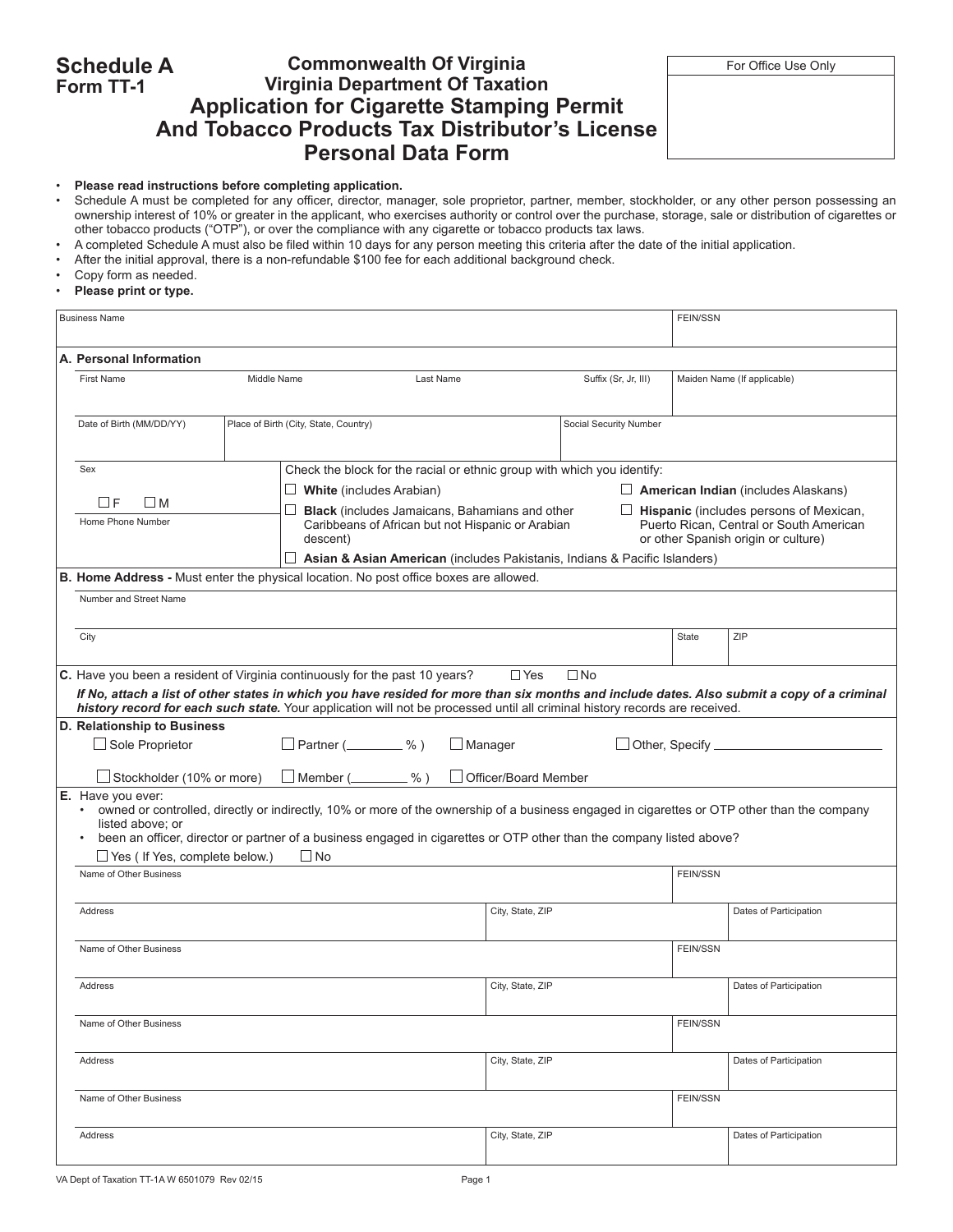| <b>Business Name</b>                                                                                                                                                                                                                                                                                              |                                                                                                                                                                                                                                                                                                                                                                                                                                                               |                                                                                                                                                                                                                                                                                                                                                                                                                                                                                                                                                                                                                                                                                                                                                                             |                           | FEIN/SSN |                       |              |  |  |  |
|-------------------------------------------------------------------------------------------------------------------------------------------------------------------------------------------------------------------------------------------------------------------------------------------------------------------|---------------------------------------------------------------------------------------------------------------------------------------------------------------------------------------------------------------------------------------------------------------------------------------------------------------------------------------------------------------------------------------------------------------------------------------------------------------|-----------------------------------------------------------------------------------------------------------------------------------------------------------------------------------------------------------------------------------------------------------------------------------------------------------------------------------------------------------------------------------------------------------------------------------------------------------------------------------------------------------------------------------------------------------------------------------------------------------------------------------------------------------------------------------------------------------------------------------------------------------------------------|---------------------------|----------|-----------------------|--------------|--|--|--|
| <b>First Name</b>                                                                                                                                                                                                                                                                                                 | Middle Name                                                                                                                                                                                                                                                                                                                                                                                                                                                   | Last Name                                                                                                                                                                                                                                                                                                                                                                                                                                                                                                                                                                                                                                                                                                                                                                   | Suffix (Sr, Jr, III)      | SSN      |                       |              |  |  |  |
| Е.                                                                                                                                                                                                                                                                                                                | <b>Miscellaneous Information</b>                                                                                                                                                                                                                                                                                                                                                                                                                              |                                                                                                                                                                                                                                                                                                                                                                                                                                                                                                                                                                                                                                                                                                                                                                             |                           |          |                       |              |  |  |  |
|                                                                                                                                                                                                                                                                                                                   |                                                                                                                                                                                                                                                                                                                                                                                                                                                               | 1. Other than the company listed above, have you ever personally applied for or held in any<br>state, city or country a license or permit to distribute cigarettes or OTP?                                                                                                                                                                                                                                                                                                                                                                                                                                                                                                                                                                                                  |                           |          | $\Box$ Yes            | $\square$ No |  |  |  |
|                                                                                                                                                                                                                                                                                                                   |                                                                                                                                                                                                                                                                                                                                                                                                                                                               | 2. Has any business in which you were a controlling person* ever applied for or held in any<br>state, city or country a license or permit to distribute cigarettes or OTP?                                                                                                                                                                                                                                                                                                                                                                                                                                                                                                                                                                                                  |                           |          | $\Box$ Yes            | $\Box$ No    |  |  |  |
|                                                                                                                                                                                                                                                                                                                   |                                                                                                                                                                                                                                                                                                                                                                                                                                                               |                                                                                                                                                                                                                                                                                                                                                                                                                                                                                                                                                                                                                                                                                                                                                                             |                           |          |                       |              |  |  |  |
|                                                                                                                                                                                                                                                                                                                   |                                                                                                                                                                                                                                                                                                                                                                                                                                                               |                                                                                                                                                                                                                                                                                                                                                                                                                                                                                                                                                                                                                                                                                                                                                                             |                           |          |                       |              |  |  |  |
|                                                                                                                                                                                                                                                                                                                   |                                                                                                                                                                                                                                                                                                                                                                                                                                                               |                                                                                                                                                                                                                                                                                                                                                                                                                                                                                                                                                                                                                                                                                                                                                                             |                           |          |                       |              |  |  |  |
|                                                                                                                                                                                                                                                                                                                   | and/or OTP permit or license denied, suspended or revoked?                                                                                                                                                                                                                                                                                                                                                                                                    | 4. Have you or any entity in which you are or were a controlling person* ever had a cigarette                                                                                                                                                                                                                                                                                                                                                                                                                                                                                                                                                                                                                                                                               |                           |          | $\Box$ Yes            | $\square$ No |  |  |  |
|                                                                                                                                                                                                                                                                                                                   |                                                                                                                                                                                                                                                                                                                                                                                                                                                               |                                                                                                                                                                                                                                                                                                                                                                                                                                                                                                                                                                                                                                                                                                                                                                             |                           |          |                       |              |  |  |  |
|                                                                                                                                                                                                                                                                                                                   |                                                                                                                                                                                                                                                                                                                                                                                                                                                               |                                                                                                                                                                                                                                                                                                                                                                                                                                                                                                                                                                                                                                                                                                                                                                             |                           |          |                       |              |  |  |  |
|                                                                                                                                                                                                                                                                                                                   |                                                                                                                                                                                                                                                                                                                                                                                                                                                               | 6. Have you ever been convicted (including pleas of guilty or no contest) of any felony or<br>of any other crime or offense of any kind except violation of the vehicle and traffic laws?                                                                                                                                                                                                                                                                                                                                                                                                                                                                                                                                                                                   |                           |          | $\Box$ Yes            | $\square$ No |  |  |  |
|                                                                                                                                                                                                                                                                                                                   |                                                                                                                                                                                                                                                                                                                                                                                                                                                               |                                                                                                                                                                                                                                                                                                                                                                                                                                                                                                                                                                                                                                                                                                                                                                             |                           |          |                       |              |  |  |  |
|                                                                                                                                                                                                                                                                                                                   |                                                                                                                                                                                                                                                                                                                                                                                                                                                               |                                                                                                                                                                                                                                                                                                                                                                                                                                                                                                                                                                                                                                                                                                                                                                             |                           |          |                       |              |  |  |  |
|                                                                                                                                                                                                                                                                                                                   |                                                                                                                                                                                                                                                                                                                                                                                                                                                               | 8. Are there any arrests, indictments, summonses or proposed administrative actions<br>(except for violation of the vehicle and traffic laws) pending against you?                                                                                                                                                                                                                                                                                                                                                                                                                                                                                                                                                                                                          |                           |          | $\sqcup$ Yes          | $\square$ No |  |  |  |
|                                                                                                                                                                                                                                                                                                                   |                                                                                                                                                                                                                                                                                                                                                                                                                                                               |                                                                                                                                                                                                                                                                                                                                                                                                                                                                                                                                                                                                                                                                                                                                                                             |                           |          |                       |              |  |  |  |
|                                                                                                                                                                                                                                                                                                                   |                                                                                                                                                                                                                                                                                                                                                                                                                                                               |                                                                                                                                                                                                                                                                                                                                                                                                                                                                                                                                                                                                                                                                                                                                                                             |                           |          |                       |              |  |  |  |
|                                                                                                                                                                                                                                                                                                                   | organization or lack of actual title.                                                                                                                                                                                                                                                                                                                                                                                                                         | For purposes of this form, the term controlling person means any person who is an officer, director, or, partner (or, in the case of a limited liability<br>company, an officer, member or a person having, with respect to such limited liability company, authority analogous to that of an officer or director<br>with respect to a corporation) of an applicant for an agent's or wholesale dealer's license, or if the applicant is a corporation, a shareholder,<br>directly or indirectly, owning 10% or more of the number of share of voting stock of such corporation. It also includes persons who do or will<br>exercise authority within the business comparable to the authority normally exercised by corporate officers, regardless of the form of business |                           |          |                       |              |  |  |  |
|                                                                                                                                                                                                                                                                                                                   | G. Release of Information                                                                                                                                                                                                                                                                                                                                                                                                                                     |                                                                                                                                                                                                                                                                                                                                                                                                                                                                                                                                                                                                                                                                                                                                                                             |                           |          |                       |              |  |  |  |
| I, the undersigned, do hereby certify that I have not knowingly made a false statement of material fact on this application. If the Department of Taxation<br>issues a license/permit pursuant to this application, I will be bound by all the requirements contained in the license/permit terms and conditions. |                                                                                                                                                                                                                                                                                                                                                                                                                                                               |                                                                                                                                                                                                                                                                                                                                                                                                                                                                                                                                                                                                                                                                                                                                                                             |                           |          |                       |              |  |  |  |
| misdemeanor.                                                                                                                                                                                                                                                                                                      |                                                                                                                                                                                                                                                                                                                                                                                                                                                               | I understand that untruthful or misleading answers are cause for denial of the application and/or termination of the license/permit. I further<br>understand that whoever knowingly and willfully falsifies, conceals, or misrepresents a material fact or who knowingly or willfully makes a false,<br>fictitious or fraudulent statement or representation in any application for license/permit to the Department of Taxation shall be quilty of a Class 1                                                                                                                                                                                                                                                                                                               |                           |          |                       |              |  |  |  |
| that further information may be requested of me in regard to this investigation.                                                                                                                                                                                                                                  |                                                                                                                                                                                                                                                                                                                                                                                                                                                               | I authorize the Department of Taxation and/or the Department of State Police to investigate any or all matters set forth in this application pursuant to<br>58.1-1021 of the Code of Virginia including but not limited to financial records, financial sources, state tax records and criminal history. I understand                                                                                                                                                                                                                                                                                                                                                                                                                                                       |                           |          |                       |              |  |  |  |
| this Personal Data Form is submitted.                                                                                                                                                                                                                                                                             | I waive any rights or causes of action, based upon disclosure of otherwise confidential information, that I may have against the Department of<br>Taxation, the Department of State Police and/or any other individual or agency disclosing or releasing such information to the Department of Taxation<br>or the Department of State Police or to the applicant for a cigarette stamping permit or tobacco products distributor's license for which purposes |                                                                                                                                                                                                                                                                                                                                                                                                                                                                                                                                                                                                                                                                                                                                                                             |                           |          |                       |              |  |  |  |
|                                                                                                                                                                                                                                                                                                                   |                                                                                                                                                                                                                                                                                                                                                                                                                                                               | Signature                                                                                                                                                                                                                                                                                                                                                                                                                                                                                                                                                                                                                                                                                                                                                                   |                           |          | Date                  |              |  |  |  |
|                                                                                                                                                                                                                                                                                                                   | <b>Must Be Signed in Presence</b>                                                                                                                                                                                                                                                                                                                                                                                                                             |                                                                                                                                                                                                                                                                                                                                                                                                                                                                                                                                                                                                                                                                                                                                                                             |                           |          |                       |              |  |  |  |
|                                                                                                                                                                                                                                                                                                                   | of Notary                                                                                                                                                                                                                                                                                                                                                                                                                                                     | Print Name                                                                                                                                                                                                                                                                                                                                                                                                                                                                                                                                                                                                                                                                                                                                                                  |                           |          | Title                 |              |  |  |  |
|                                                                                                                                                                                                                                                                                                                   | Notary Public Seal                                                                                                                                                                                                                                                                                                                                                                                                                                            |                                                                                                                                                                                                                                                                                                                                                                                                                                                                                                                                                                                                                                                                                                                                                                             | <b>Notary Information</b> |          |                       |              |  |  |  |
|                                                                                                                                                                                                                                                                                                                   |                                                                                                                                                                                                                                                                                                                                                                                                                                                               | Subscribed and sworn before me this _________ day of _____________________________, in the (City/                                                                                                                                                                                                                                                                                                                                                                                                                                                                                                                                                                                                                                                                           |                           |          |                       |              |  |  |  |
|                                                                                                                                                                                                                                                                                                                   |                                                                                                                                                                                                                                                                                                                                                                                                                                                               |                                                                                                                                                                                                                                                                                                                                                                                                                                                                                                                                                                                                                                                                                                                                                                             |                           |          |                       |              |  |  |  |
|                                                                                                                                                                                                                                                                                                                   |                                                                                                                                                                                                                                                                                                                                                                                                                                                               | Notary Public Signature                                                                                                                                                                                                                                                                                                                                                                                                                                                                                                                                                                                                                                                                                                                                                     |                           |          | Date                  |              |  |  |  |
|                                                                                                                                                                                                                                                                                                                   |                                                                                                                                                                                                                                                                                                                                                                                                                                                               |                                                                                                                                                                                                                                                                                                                                                                                                                                                                                                                                                                                                                                                                                                                                                                             |                           |          |                       |              |  |  |  |
|                                                                                                                                                                                                                                                                                                                   | Virginia Registration Number                                                                                                                                                                                                                                                                                                                                                                                                                                  | Notary Public Name Printed                                                                                                                                                                                                                                                                                                                                                                                                                                                                                                                                                                                                                                                                                                                                                  |                           |          | My Commission Expires |              |  |  |  |